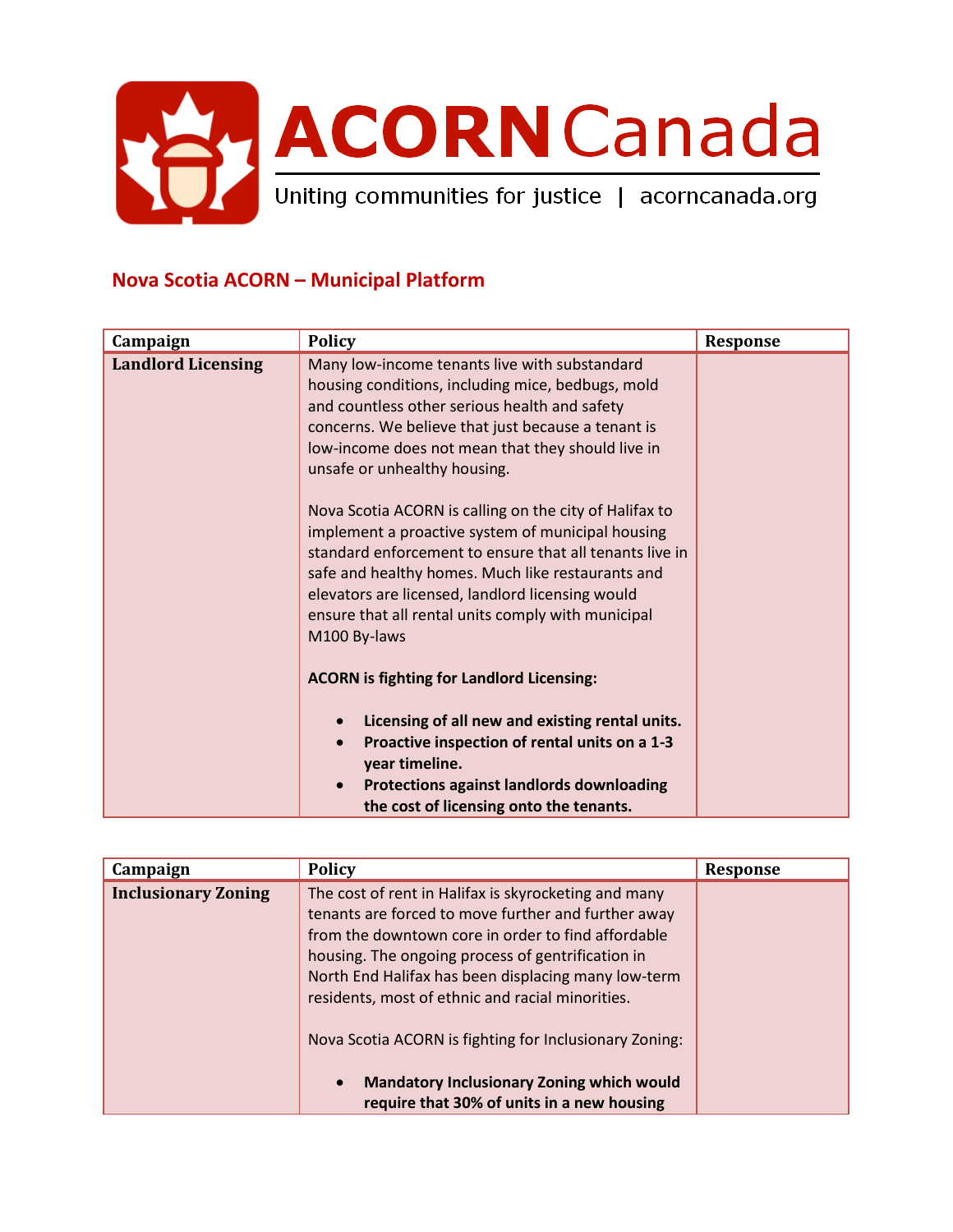## **ACORN Canada**

| development would be designated as                    |  |
|-------------------------------------------------------|--|
| affordable housing.                                   |  |
| That affordable units be integrated and<br>$\bullet$  |  |
| indistinguishable from market-rent units.             |  |
| That "affordable" be defined as a person<br>$\bullet$ |  |
| living below the "low-income measure".                |  |
|                                                       |  |

| <b>Campaign</b>                     | <b>Policy</b>                                                                                                                                                                                                                                                                                                                                                                                                                                                                                                                                   | <b>Response</b> |
|-------------------------------------|-------------------------------------------------------------------------------------------------------------------------------------------------------------------------------------------------------------------------------------------------------------------------------------------------------------------------------------------------------------------------------------------------------------------------------------------------------------------------------------------------------------------------------------------------|-----------------|
| <b>Internet for All</b><br>Campaign | ACORN members strongly feel that internet access is<br>essential and that the government can help make this a<br>reality for thousands of low income families who cannot<br>afford high speed internet at home. 42% of households in<br>the lowest quartile of \$30,000 or less do not have home<br>Internet access; compared to only 2% in the highest income<br>quartile. This "digital divide" excludes low-income<br>individuals and families from what the United Nations now<br>considers to be a human right, comparable with freedom of |                 |
|                                     | speech. Access to the internet is increasingly recognized by<br>countries around the world as an essential tool for<br>participation in modern democratic society.<br>Access to reliable high-speed internet has become<br>increasingly important for participation in many facets of<br>life, from job searching to homework. However, accessing<br>the internet is a hardship for many Canadians.                                                                                                                                             |                 |
|                                     | <b>Our demands:</b>                                                                                                                                                                                                                                                                                                                                                                                                                                                                                                                             |                 |
|                                     | The city can introduce free wifi in all public housing<br>$\bullet$<br>buildings                                                                                                                                                                                                                                                                                                                                                                                                                                                                |                 |
|                                     | \$10/month product for high speed (15<br>$\bullet$<br>megabits/second or equivalent to high speed in<br>area).                                                                                                                                                                                                                                                                                                                                                                                                                                  |                 |
|                                     | Who qualifies: all individuals and families who are<br>$\bullet$<br>below the Low Income Measure.                                                                                                                                                                                                                                                                                                                                                                                                                                               |                 |
|                                     | Plus subsidized computers.<br>$\bullet$                                                                                                                                                                                                                                                                                                                                                                                                                                                                                                         |                 |